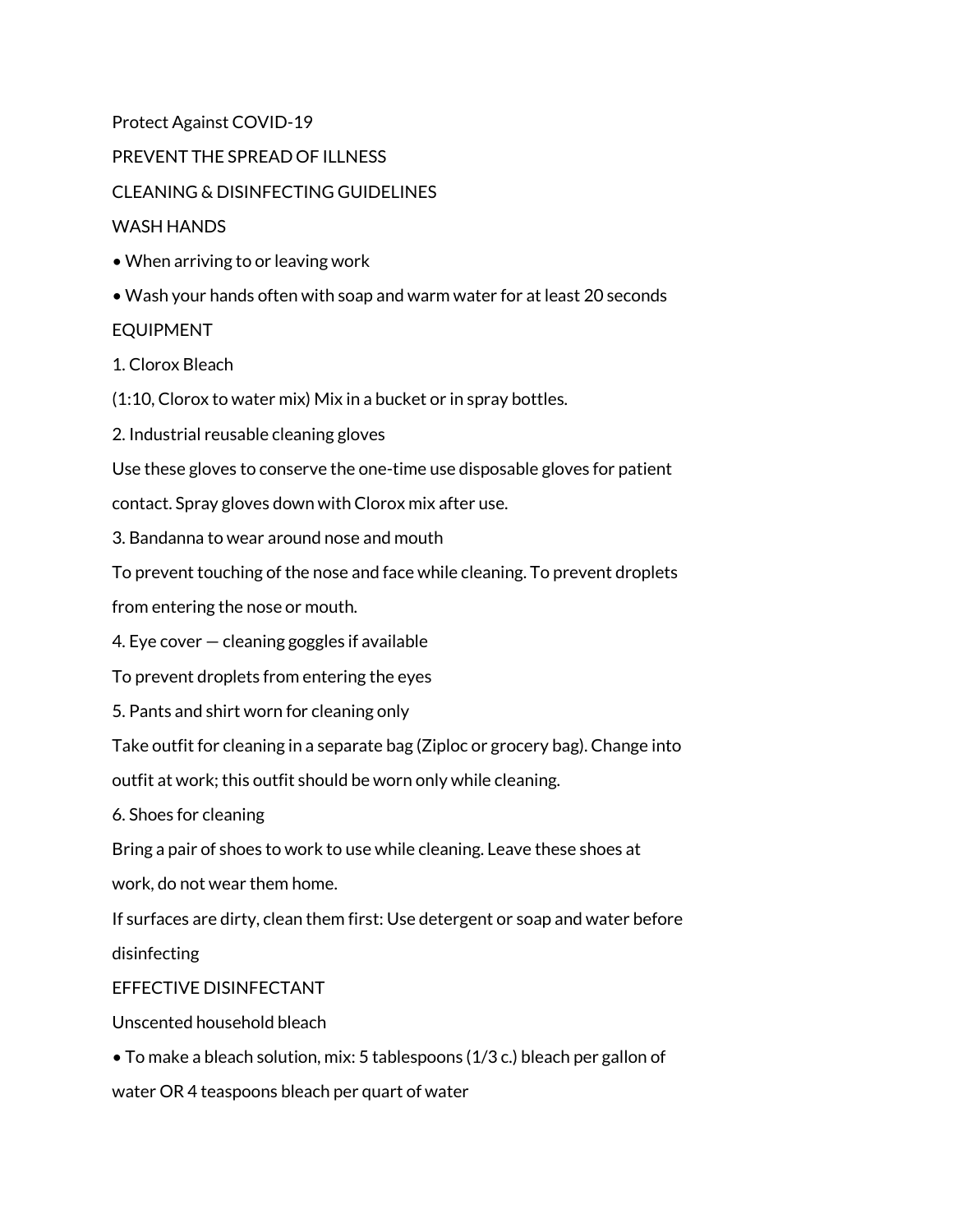• Follow manufacturer's instructions for application and proper ventilation. Check to ensure the product is not past its expiration date. Never mix household bleach with ammonia or any other cleanser. Unexpired household bleach will be effective against coronaviruses when properly diluted.

# CLEAN EFFECTIVELY

Other common EPA-registered household disinfectants

• Products with EPA-approved emerging viral pathogens claims are expected

to be effective against COVID-19 based on data for harder-to-kill viruses.

Follow the manufacturer's instructions for all cleaning and disinfection

products (e.g., concentration, application method, and contact time, etc.).

For kitchen or food-contact surfaces, rinse with clean water after disinfecting.

### HIGH-CONTACT AREAS

Focus cleaning on frequently touched surfaces:

- Toilet flush handles and bathroom
- faucets, sinks, and counters
- Light switches and plates
- Doorknobs
- Railings
- Computers and phones
- Kitchen faucets, sinks, and counters
- Stove and microwave controls
- Remote controls
- Tables and chairs
- Therapy equipment

# POROUS SURFACES

For soft (porous) surfaces such as carpeted floor, rugs, and drapes, remove visible contamination if present and clean with appropriate cleaners indicated for use on these surfaces. After cleaning:

• Launder items as appropriate in accordance with the manufacturer's

instructions. If possible, launder items using the warmest appropriate water

setting for the items and dry items completely OR ...